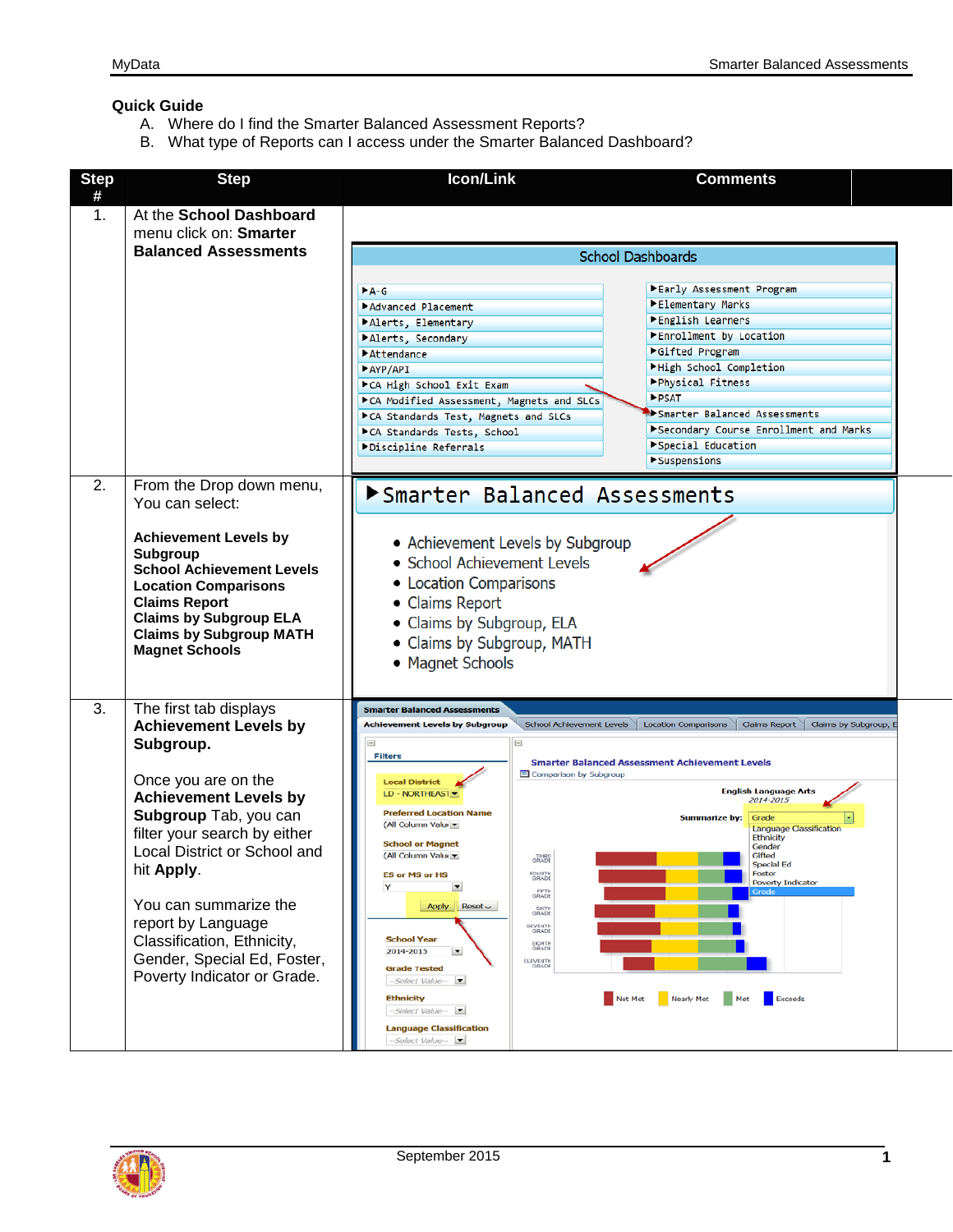| <b>Step</b> | <b>Step</b>                                                                                                                                                                                                                             |                                                                                                                                                                                                                                                                                                                  | <b>Icon/Link</b>                                                                                                                                                                                                                                                                                                                                                                               |                                                                                                                                           |                                                                                                                                                                                                                                                               |                                                                                                                                                                                                                                          | <b>Comments</b>                                                                                                                                                                                                                                                                                                        |                                                                                                                                                                                                                                                                                                                                                                                                                                                          |                                                                                                                                                                                                                                                                                                                                                                                                                                                                                                         |
|-------------|-----------------------------------------------------------------------------------------------------------------------------------------------------------------------------------------------------------------------------------------|------------------------------------------------------------------------------------------------------------------------------------------------------------------------------------------------------------------------------------------------------------------------------------------------------------------|------------------------------------------------------------------------------------------------------------------------------------------------------------------------------------------------------------------------------------------------------------------------------------------------------------------------------------------------------------------------------------------------|-------------------------------------------------------------------------------------------------------------------------------------------|---------------------------------------------------------------------------------------------------------------------------------------------------------------------------------------------------------------------------------------------------------------|------------------------------------------------------------------------------------------------------------------------------------------------------------------------------------------------------------------------------------------|------------------------------------------------------------------------------------------------------------------------------------------------------------------------------------------------------------------------------------------------------------------------------------------------------------------------|----------------------------------------------------------------------------------------------------------------------------------------------------------------------------------------------------------------------------------------------------------------------------------------------------------------------------------------------------------------------------------------------------------------------------------------------------------|---------------------------------------------------------------------------------------------------------------------------------------------------------------------------------------------------------------------------------------------------------------------------------------------------------------------------------------------------------------------------------------------------------------------------------------------------------------------------------------------------------|
| #<br>4.     | The first tab also displays<br><b>Achievement Levels by</b>                                                                                                                                                                             | Display as: $#$ of students $\rightarrow$                                                                                                                                                                                                                                                                        |                                                                                                                                                                                                                                                                                                                                                                                                |                                                                                                                                           |                                                                                                                                                                                                                                                               |                                                                                                                                                                                                                                          |                                                                                                                                                                                                                                                                                                                        |                                                                                                                                                                                                                                                                                                                                                                                                                                                          |                                                                                                                                                                                                                                                                                                                                                                                                                                                                                                         |
|             | Subgroup with a<br>corresponding table under                                                                                                                                                                                            | Grade                                                                                                                                                                                                                                                                                                            | Not/Nearly Met<br><b>Standard</b>                                                                                                                                                                                                                                                                                                                                                              | <b>Standard Not</b><br>Met                                                                                                                | Standard Nearly Standard<br>Met                                                                                                                                                                                                                               | Met                                                                                                                                                                                                                                      | Exceeds<br>Standard                                                                                                                                                                                                                                                                                                    | Meets/Exceeds<br>Standard                                                                                                                                                                                                                                                                                                                                                                                                                                | #<br><b>Tested</b>                                                                                                                                                                                                                                                                                                                                                                                                                                                                                      |
|             | the previous graph.                                                                                                                                                                                                                     | <b>THIRD GRADE</b>                                                                                                                                                                                                                                                                                               | 4,715                                                                                                                                                                                                                                                                                                                                                                                          | 2,811                                                                                                                                     | 1,904                                                                                                                                                                                                                                                         | 1,161                                                                                                                                                                                                                                    | 785                                                                                                                                                                                                                                                                                                                    | 1,946                                                                                                                                                                                                                                                                                                                                                                                                                                                    | 6,665                                                                                                                                                                                                                                                                                                                                                                                                                                                                                                   |
|             | You can click on any link                                                                                                                                                                                                               | <b>FOURTH</b><br><b>GRADE</b>                                                                                                                                                                                                                                                                                    | 4,405                                                                                                                                                                                                                                                                                                                                                                                          | 2,989                                                                                                                                     | 1,416                                                                                                                                                                                                                                                         | 1,205                                                                                                                                                                                                                                    | 776                                                                                                                                                                                                                                                                                                                    | 1,981                                                                                                                                                                                                                                                                                                                                                                                                                                                    | 6,388                                                                                                                                                                                                                                                                                                                                                                                                                                                                                                   |
|             | from the table and it will<br>display the SBAC Student                                                                                                                                                                                  | <b>FIFTH GRADE</b>                                                                                                                                                                                                                                                                                               | 4,006                                                                                                                                                                                                                                                                                                                                                                                          | 2,611                                                                                                                                     | 1,395                                                                                                                                                                                                                                                         | 1,478                                                                                                                                                                                                                                    | 671                                                                                                                                                                                                                                                                                                                    | 2,149                                                                                                                                                                                                                                                                                                                                                                                                                                                    | 6,156                                                                                                                                                                                                                                                                                                                                                                                                                                                                                                   |
|             | Detail Report.                                                                                                                                                                                                                          | <b>SIXTH GRADE</b>                                                                                                                                                                                                                                                                                               | 4,076                                                                                                                                                                                                                                                                                                                                                                                          | 2,381                                                                                                                                     | 1,695                                                                                                                                                                                                                                                         | 1,196                                                                                                                                                                                                                                    | 426                                                                                                                                                                                                                                                                                                                    | 1,622                                                                                                                                                                                                                                                                                                                                                                                                                                                    | 5,734                                                                                                                                                                                                                                                                                                                                                                                                                                                                                                   |
|             |                                                                                                                                                                                                                                         | <b>SEVENTH</b><br><b>GRADE</b>                                                                                                                                                                                                                                                                                   | 4,047                                                                                                                                                                                                                                                                                                                                                                                          | 2,557                                                                                                                                     | 1,490                                                                                                                                                                                                                                                         | 1,409                                                                                                                                                                                                                                    | 350                                                                                                                                                                                                                                                                                                                    | 1,759                                                                                                                                                                                                                                                                                                                                                                                                                                                    | 5,862                                                                                                                                                                                                                                                                                                                                                                                                                                                                                                   |
|             |                                                                                                                                                                                                                                         | <b>EIGHTH</b><br><b>GRADE</b>                                                                                                                                                                                                                                                                                    | 3,955                                                                                                                                                                                                                                                                                                                                                                                          | 2,088                                                                                                                                     | 1,867                                                                                                                                                                                                                                                         | 1,553                                                                                                                                                                                                                                    | 343                                                                                                                                                                                                                                                                                                                    | 1,896                                                                                                                                                                                                                                                                                                                                                                                                                                                    | 5,872                                                                                                                                                                                                                                                                                                                                                                                                                                                                                                   |
|             |                                                                                                                                                                                                                                         | <b>ELEVENTH</b><br><b>GRADE</b>                                                                                                                                                                                                                                                                                  | 2,396                                                                                                                                                                                                                                                                                                                                                                                          | 1,004                                                                                                                                     | 1,392                                                                                                                                                                                                                                                         | 1,562                                                                                                                                                                                                                                    | 653                                                                                                                                                                                                                                                                                                                    | 2,215                                                                                                                                                                                                                                                                                                                                                                                                                                                    | 4,645                                                                                                                                                                                                                                                                                                                                                                                                                                                                                                   |
|             |                                                                                                                                                                                                                                         | <b>Overall</b>                                                                                                                                                                                                                                                                                                   | 27,600                                                                                                                                                                                                                                                                                                                                                                                         | 16,441                                                                                                                                    | 11,159                                                                                                                                                                                                                                                        | 9,564                                                                                                                                                                                                                                    | 4,004                                                                                                                                                                                                                                                                                                                  |                                                                                                                                                                                                                                                                                                                                                                                                                                                          | 13,568 41,322                                                                                                                                                                                                                                                                                                                                                                                                                                                                                           |
|             |                                                                                                                                                                                                                                         |                                                                                                                                                                                                                                                                                                                  |                                                                                                                                                                                                                                                                                                                                                                                                |                                                                                                                                           | Print - Export                                                                                                                                                                                                                                                |                                                                                                                                                                                                                                          |                                                                                                                                                                                                                                                                                                                        | Report ID: AGG28AS.3.ELA                                                                                                                                                                                                                                                                                                                                                                                                                                 |                                                                                                                                                                                                                                                                                                                                                                                                                                                                                                         |
|             | You can also narrow your<br>criteria by Grade, Ethnicity,<br>Language Classification,<br>Gifted, SpEd, Gender,<br>Poverty Indicator, or Foster<br>Youth indicator. Be sure to<br>click on the $2^{nd}$ "APPLY"<br>button.               | 2014-2015<br><b>Grade Tested</b><br>$-Select$ Value $ \blacksquare$<br><b>Ethnicity</b><br>-Select Value-<br>Select Value -<br>Gifted<br>--Select Value-<br><b>SPED</b><br>--Select Value-<br>Gender<br>-Select Value-<br><b>Poverty Indicator</b><br>--Select Value-<br><b>Foster Youth</b><br>-Select Value- - | E<br><b>Language Classification</b><br>Reset ~<br><b>Apply</b>                                                                                                                                                                                                                                                                                                                                 |                                                                                                                                           |                                                                                                                                                                                                                                                               |                                                                                                                                                                                                                                          |                                                                                                                                                                                                                                                                                                                        |                                                                                                                                                                                                                                                                                                                                                                                                                                                          |                                                                                                                                                                                                                                                                                                                                                                                                                                                                                                         |
| 6.          | The SBAC Student Detail<br><b>Report</b>                                                                                                                                                                                                | <b>Smarter Balanced Assessn</b><br><b>SBAC Student Detail Report</b>                                                                                                                                                                                                                                             |                                                                                                                                                                                                                                                                                                                                                                                                |                                                                                                                                           |                                                                                                                                                                                                                                                               |                                                                                                                                                                                                                                          |                                                                                                                                                                                                                                                                                                                        |                                                                                                                                                                                                                                                                                                                                                                                                                                                          |                                                                                                                                                                                                                                                                                                                                                                                                                                                                                                         |
|             | Displays the Student's<br>demographic information<br>with SBAC Exam Name,<br><b>Achievement Level, Scale</b><br>Score, Valid Score, and<br><b>Claim Code Performance</b><br>Level.<br>Note: To return to the<br>previous screen hit the | Cost<br><b>Certer</b><br>TOMORE (MODER)<br><b><i>STANDARD MARINER</i></b><br>1981<br><b><i>CALLA HARTA</i></b><br>MISS NOTES<br>CRASHED TRAINING<br><b>SUE HATAS</b><br><b><i>UNIOT NEWS</i></b>                                                                                                                 | Display Student Name as: Student Name (Last, First) -<br><b>Student Name</b><br>School Name Student ID (Last, First)<br><b>BAKEFERIES</b><br><b>NIAKA</b><br><b>HALLMARK</b><br>CRAFTABLE 1<br><b>ALCOHOL</b><br>۰<br><b>SALIFFARA</b><br><b>JAIMARAFTER</b><br><b>ARCHIV</b><br>120100-011<br><b><i>ENRANCE</i></b><br>1101.1888<br>TO GETAAL<br>LANARE LA<br>11,181<br>184611.4<br>101101986 | Crade<br>Grick<br><b>Ether</b><br>11<br>M<br>H<br>11<br>м<br>н<br>11<br>11<br>08<br>н<br>11<br>07<br>O6<br>м<br>07<br>11<br>11<br>HI<br>м | <b>Cide</b><br>Lang<br>Class<br>$\frac{5p}{p_d}$<br>Prog<br>Ind<br>EO<br>$\sim$<br>γ<br>EO<br>٧<br>'N<br>EO<br>N<br>EO<br>N<br>EO<br>N<br>٧<br><b>EO</b><br>٧<br>$\sim$<br>EO<br>'N<br>EO<br>W.<br>EO<br>$\mathbb{N}$<br>EO<br>$\sim$<br>EO<br>EO<br>Υ.<br>-N | Exam<br>Youth<br>Name<br>ELA-<br>GRI1<br><b>ELA</b><br>GR11<br><b>ELA</b><br>GR11<br>ELA-<br>GR11<br>ELA-<br>GR08<br><b>ELA</b><br>GR11<br>ELA<br>GR07<br>ELA<br>GROS<br>ELA -<br>CRO7<br>HA<br>GR11<br><b>ELA</b><br>GRO7<br><b>ELA</b> | Activ LvI<br>Score<br>2753<br>$-4-$<br><b>EXCEEDS</b><br>2691<br><b>DICEEDS</b><br>2720<br><b>EXCEEDS</b><br>2688<br><b>EXCEEDS</b><br>2680<br>4.1<br><b>EXCEEDS</b><br>2712<br>4.7<br>2673<br><b>EXCEEDS</b><br>2691<br><b>EXCEEDS</b><br>2665<br><b>EXCEEDS</b><br>2760<br><b>DICEEDS</b><br>2669<br>EXCEEDS<br>2795 | Jarn Code<br><b>READING</b><br><b>WRITING</b><br>Valid<br>Score<br>$3 -$ Above<br>3 - Above<br>Υ<br>$2 - At$ or<br>3 - Above<br>Neon<br>3 - Above<br>$3 -$ Above<br>$2 - At$ or<br>$3 -$ Above<br><b><i><u>Dissour</u></i></b><br>$3 -$ Aboye<br>$3 -$ Above<br>3 - Above<br>3 - Above<br>3 - Above<br>$3 -$ Above<br>3 - Abov<br>3<br>Abow<br>$2 - At$ or<br>3 - Above<br>Nois<br>3 - Above<br>$2 - At$ or<br>$3 -$ Above<br>$3 -$ Above<br>$3 -$ Above | SPEAKING & RESEARCH<br><b>LISTENING</b><br><b>&amp; INQUIRY</b><br>3 - Above<br>$3 -$ Above<br>$2 - At \, or$<br>$3 -$ Abow<br>Nikar<br>$2 - At \alpha$<br>$2 - M$ ce<br>Near<br>Near<br>$3 -$ Abow<br>$2 - M$ or<br>Nega<br>$3 -$ Above<br>$3 -$ Above<br>$3 -$ Abow<br>$3 -$ Above<br>$2 - At \text{ or }$<br>3 - Above<br>Nevs<br>$3 -$ Abow<br>3<br>- Above<br>$2 - At$ or<br>$3 -$ Abow<br>Nesse<br>$3 -$ Above<br>$2 - At$ or<br>Near<br>$3 -$ Above<br>$3 -$ Above<br>$3 -$ Above<br>$3 -$ Above |
|             | <b>Return</b> link at the bottom of<br>the report. You can also<br>Print or Export the report to<br>Excel and other choices.                                                                                                            | <b><i>INGLOST</i></b> INCHER<br>Return - Print - Export - Create Bookmark Link                                                                                                                                                                                                                                   | (960)<br>MARAKISTAZ                                                                                                                                                                                                                                                                                                                                                                            | 11<br>н                                                                                                                                   | $\mathbf{N}$<br>EO                                                                                                                                                                                                                                            | GRI1<br><b>ELA</b><br>GR11                                                                                                                                                                                                               | <b>EXCEEDS</b><br>2706<br><b>EXCEEDS</b>                                                                                                                                                                                                                                                                               | $3 - Ab$<br>$\mathfrak{1}$<br>Above<br>Disclaimer: This information is the property of the Los Angeles Unified School District and is intended solely for internal use by authorized employees. This information is not to be reproduced in any form, viewed, or<br>distributed by unauthorized individuals. This information is subject to conditions set forth in applicable laws, regulations, and policies regarding privacy and confidentiality.    | $3 -$ Above<br>Above<br>Report ID: AGG28A.10.1                                                                                                                                                                                                                                                                                                                                                                                                                                                          |

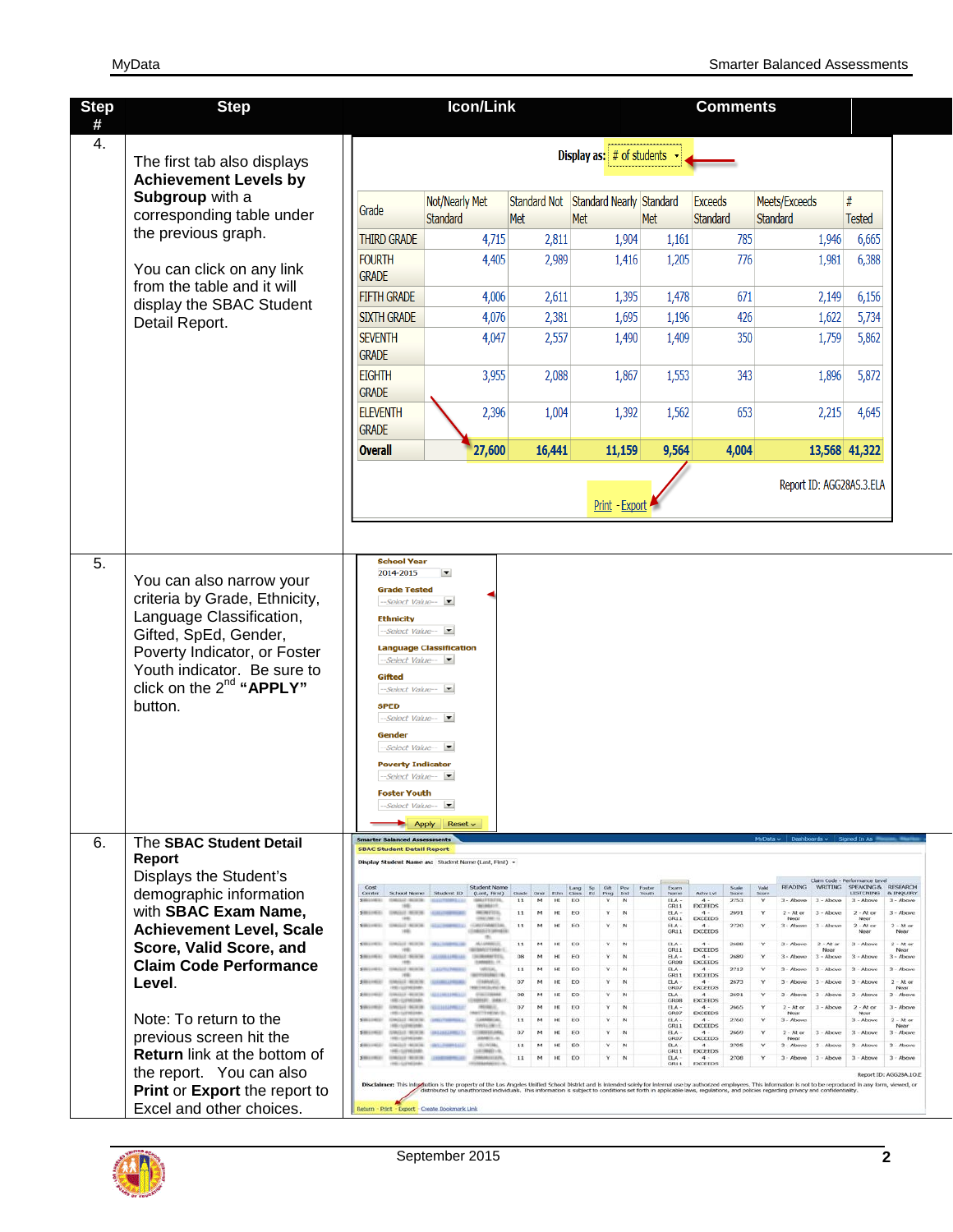| <b>Step</b> | <b>Step</b>                                                                                                                                                                                                                                                                                                                                     | Icon/Link                                                                                                                                                                                                                                                                                                                                                                                                                                                                                                            | <b>Comments</b>                                                                                                                                                                                                                                                                                                                                                                                                                                                                                                                                                                                                                                                                                                                                                                                                                                                                                                                                                                                  |
|-------------|-------------------------------------------------------------------------------------------------------------------------------------------------------------------------------------------------------------------------------------------------------------------------------------------------------------------------------------------------|----------------------------------------------------------------------------------------------------------------------------------------------------------------------------------------------------------------------------------------------------------------------------------------------------------------------------------------------------------------------------------------------------------------------------------------------------------------------------------------------------------------------|--------------------------------------------------------------------------------------------------------------------------------------------------------------------------------------------------------------------------------------------------------------------------------------------------------------------------------------------------------------------------------------------------------------------------------------------------------------------------------------------------------------------------------------------------------------------------------------------------------------------------------------------------------------------------------------------------------------------------------------------------------------------------------------------------------------------------------------------------------------------------------------------------------------------------------------------------------------------------------------------------|
| #           |                                                                                                                                                                                                                                                                                                                                                 |                                                                                                                                                                                                                                                                                                                                                                                                                                                                                                                      |                                                                                                                                                                                                                                                                                                                                                                                                                                                                                                                                                                                                                                                                                                                                                                                                                                                                                                                                                                                                  |
| 7.          | The School Achievement<br>Levels Tab displays the<br>percent of student's scores<br>by achievement level for<br><b>English Language Arts</b><br>and Mathematics.<br>The report displays your<br>school percentages with<br>Network, Local District and<br>District.                                                                             | <b>Smarter Balanced Assessments</b><br>Achievement Levels by Subgroup<br><b>School Achievement Levels</b><br><b>Filters</b><br><b>School Year</b><br>2014-2015<br>$\overline{ }$<br><b>Preferred Location Name</b><br><b>EAGLE ROCK HS</b><br>E<br>Schoo<br>Apply<br>$Reset \sim$<br>Network<br>LD<br>District                                                                                                                                                                                                       | Claims Report<br>Claims by Subgroup, ELA<br>Location Comparisons<br><b>SBAC Achievement Levels</b><br>Percent of Students Scores by Achievement Level<br><b>English Language Arts</b><br>2014-2015<br>Exceeds<br><b>Nearly Met</b><br>Not Met                                                                                                                                                                                                                                                                                                                                                                                                                                                                                                                                                                                                                                                                                                                                                    |
| 8.          | The third tab Location<br><b>Comparisons</b> displays the<br>SBAC Perfomance Levels by<br>Subject: English Language<br>Arts or Mathematics. You<br>can select the Subject from<br>the Filters Menu.<br>The report can be<br>summarized by: Preferred<br><b>Location Name, Local</b><br>District, Network ID, or<br><b>School Location Name.</b> | <b>Smarter Balanced Assessments</b><br>E<br>E<br><b>Filters</b><br><b>SBAC Performance Levels</b><br><b>El Location Comparison Table</b><br><b>Local District</b><br>-Select Value-<br><b>Preferred Location Name</b><br>Select Value-<br><b>School or Magnet</b><br>-Select Value-<br>107TH ST EL<br><b>ES or MS or HS</b><br>109TH ST EL<br>Ξ<br>10TH ST EL<br>112TH ST EL<br>Apply Reset v<br>116TH ST EL<br>118TH ST EL<br>122ND ST EL<br><b>School Year</b>                                                     | MyData v Dashboards v Signed In As<br>$E_{\bullet}$ (2)<br>Achievement Levels by Subgroup   School Achievement Levels   Location Comparisons   Claims Report   Claims by Subgroup, ELA   Claims by Subgroup, MATH   Magnet Schools<br><b>English Language Arts</b><br>2014-2015<br>Summarize by: Preferred Location Name<br><b>heferred Location Name</b><br><b>Display A Local District</b><br>Network ID<br>School Location Name<br>Preferred Location Name Not/Nearly Met Standard Standard Not Met Standard Nearly Met Standard Met Exceeds Standard Meets/Exceeds Standard # Tested<br>390<br>317<br>38<br>73<br>8<br>46<br>436<br>187<br>34<br>$\overline{7}$<br>153<br>20 <sup>1</sup><br>27 <sub>2</sub><br>214<br>186<br>29<br>292<br>106<br>87<br>116<br>408<br>21<br>188<br>151<br>37<br>6 <sup>1</sup><br>215<br>27<br>163<br>121<br>42<br>30 <sup>°</sup><br>6 <sup>1</sup><br>36<br>199<br>196<br>123<br>73<br>54<br>13<br>67<br>263<br>128<br>80<br>83<br>37<br>208<br>120<br>328 |
| 9.          | The fourth tab Claims<br>Report displays the<br>Student's Claim Scores by<br>Location<br>You can drill on the table<br>below to view the Student's<br><b>Detail Report</b>                                                                                                                                                                      | <b>Smarter Balanced Assessments</b><br>Achievement Levels by Subgroup School Achievement Levels   Location Comparisons   Claims Report   Claim<br><b>Filters</b><br><b>Smarter Balanced Assessment Claim Scores</b><br>Student Claim Scores by Location<br><b>Local District</b><br>--Select Value-<br><b>Preferred Location Name</b><br>EAGLE ROCK HS<br>Redry<br><b>School or Magnet</b><br>(All Column Value<br>may<br>ES or MS or HS<br>a prilago)<br>  prieksi<br>▼<br>Apply $Reset$<br><b>Research Inquiry</b> | MyData v   Dashboard<br><b>Mathematics</b><br>2014-2015<br>Concepts &<br>Procedures<br>English Language Arts<br>2014-2015<br>Problem Solving<br>Communicating<br>Fiesacraing                                                                                                                                                                                                                                                                                                                                                                                                                                                                                                                                                                                                                                                                                                                                                                                                                     |